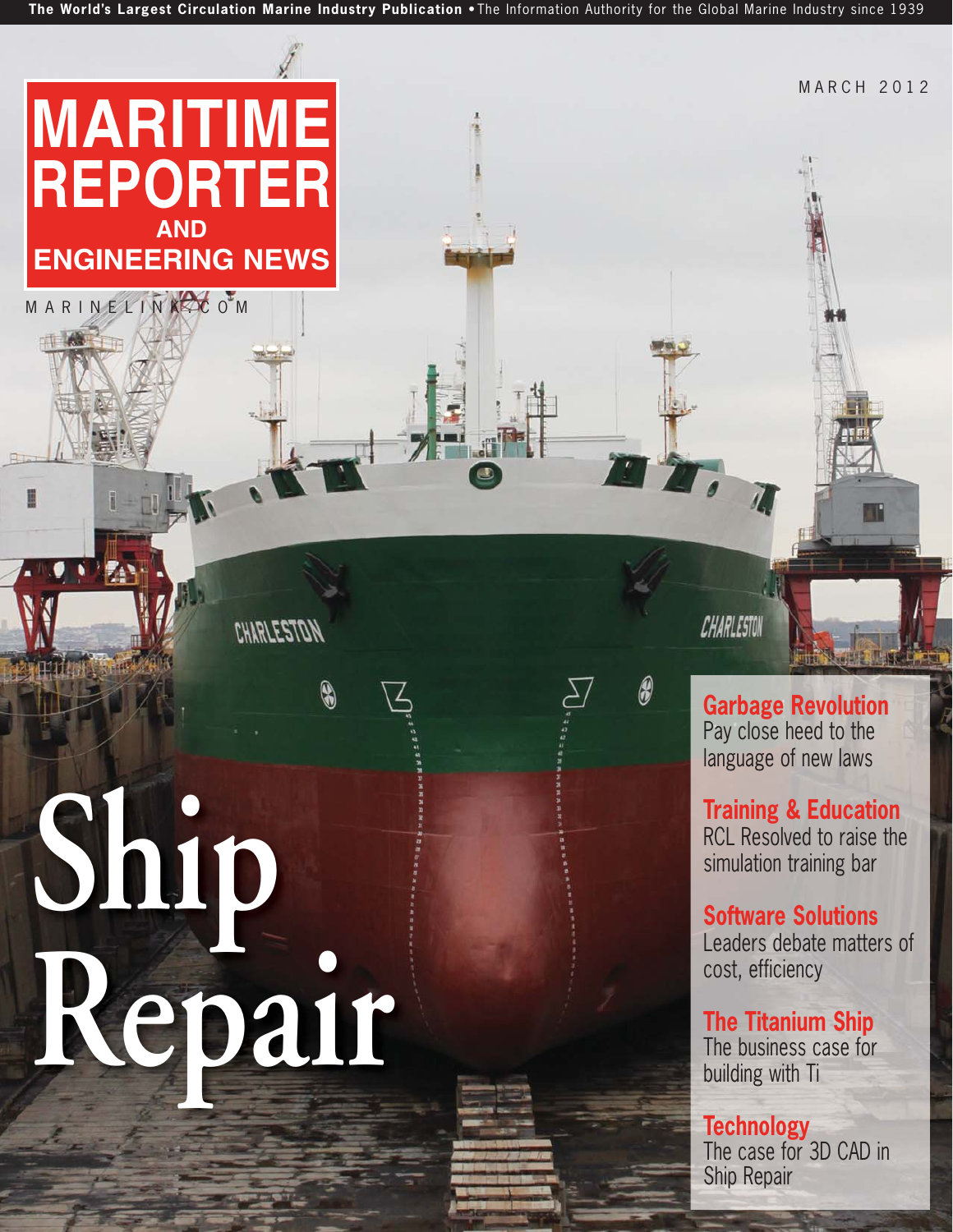

### **Participants at a workshop exploring the use of titanium structure for ships found that it is not only possible to construct a ship hull from titanium—or Ti, it could be cost effective.** *By Edward Lundquist*

The workshop was sponsored by the Office of Naval Research and hosted by the University of New Orleans, where an ONR research program on titanium ship structures is being conducted. Representatives of the shipbuilding industry, titanium suppliers, Navy, Coast Guard and Air Force labs, and academia discussed and examined materials, processes and applications.

**MARITIME** 

**ENGINEERING NEWS** 

Most ships today are primarily made from steel. Alternative materials include aluminum and composites. But the consensus of the workshop attendees was that titanium—while more expensive than other materials on a pound for pound basis—has many positive properties that contribute to lower total ownership costs (TOC) throughout the life of

the ship. Because titanium has more strength for its weight than steel—Ti offers a 40% weight savings compared to steel—lightweight designs can be achieved that offer increased payload capacity, reduced fuel consumption and reduced carbon emissions. It has a low magnetic signature, which means you can reduce heavy and power-consuming degaussing coils to protect against magnetic influence mines. It has temperature resistance, so it's safer for structures like gas turbine exhaust systems. And Ti is virtually corrosion-free in seawater, so it can be cost effective for sea water piping systems such as cooling water and firemain.

However, more research is needed to develop high-productivity Ti welding processes for ship construction. Although well established, the existing titanium welding processes are too slow for ship hull construction which typically requires miles of welds, according to Dr. Pingsha Dong, a professor at University of New Orleans School of Naval Architecture and Marine Engineering, and director of UNO's Welded Structures Laboratory. Through the UNO investigation, advanced metal inert gas (MIG) welding and friction stir welding showed their potential.

Chris Conrardy, chief technology officer at the Edison Welding Institute (EWI), says there are different techniques for welding titanium, including gas tungsten arc welding, electron beam welding, high-power laser welding, friction stir and hybrids of the different methods. "The optimum approach depends on the structure's configuration, joint design, performance requirements, and economic considerations."

But in each case, quality control is paramount, and inert gas shielding is required to avoid contamination. "Avoidance of contamination is a primary concern with all titanium fusion welding processes," Conrardy says.

"Titanium is highly reactive at elevated temperatures and requires shielding of the molten metal during welding and cooling," says Jennifer Wolk, a materials engineer with Naval Surface Warfare Center (NSWC), Carderock Division specializing in welding and friction stir welding of non-ferrous materials.

"Most steel ships are scrapped because of corrosion of the hull, not problems with the machinery," says Rob Moore at Textron Marine & Land Systems (TM&LS). "TOC is reduced by using a titanium hull."

Aerospace grade titanium used in aircraft is about nine times more expensive than steel. But industry experts predict that "fit-for-purpose" ship hull or marine grades of titanium, as proposed by UNO, could be made less costly—perhaps only three times as expensive as steel —by changing the processing and finishing requirements. When weighed against its positive attributes, titanium may become even more cost effective.

Moore says Ti production is energy dependent and the cost of energy is not going to go down. But, he says, marine grade Ti will likely cost much less than

**Friction stir titanium welding is conducted at the National Center for Advanced Manufacturing at Michoud, Louisiana.** 

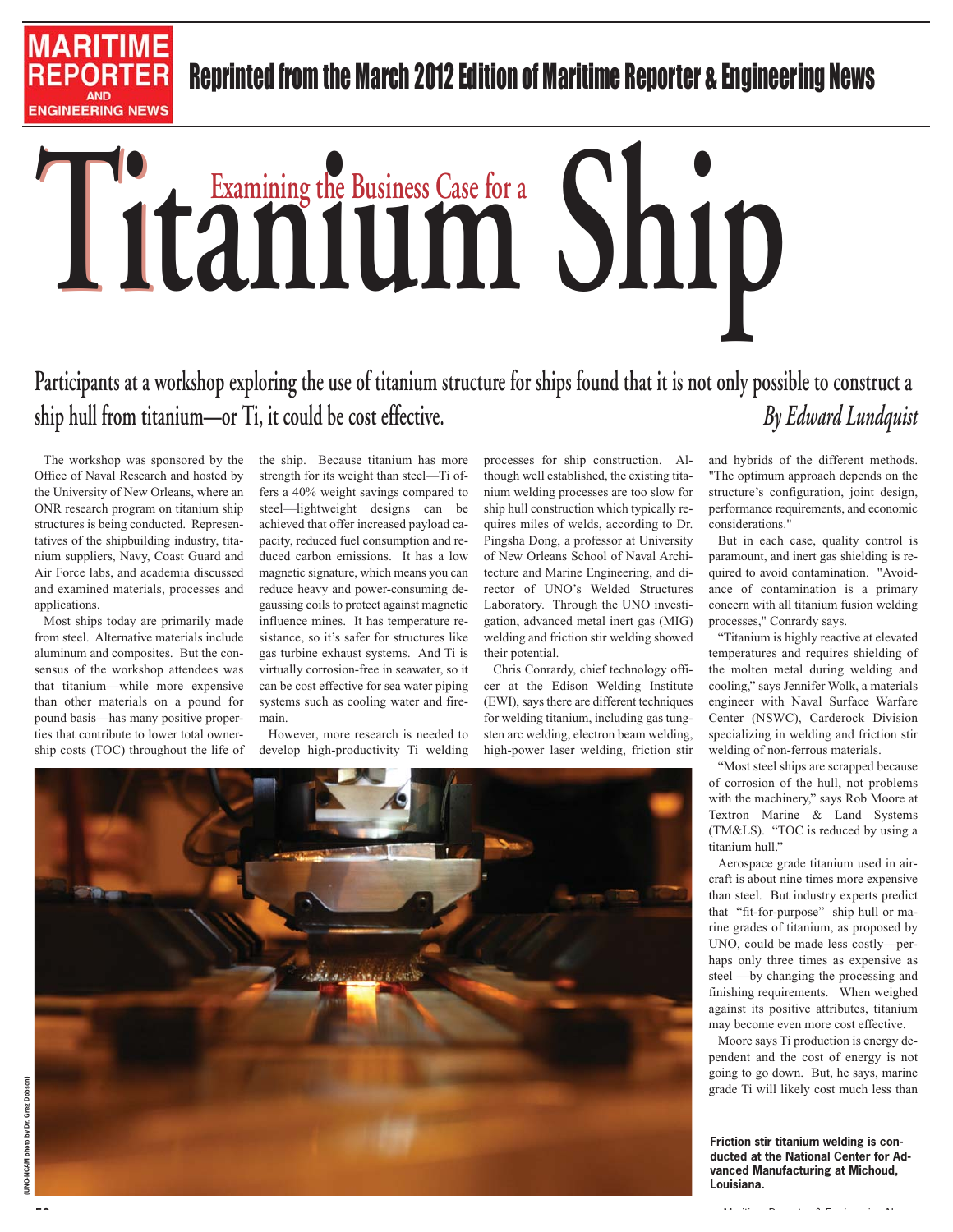

commercially available aerospace grade Tii.

Marine specific Ti grades have been developed and used for some high strength naval applications, such as piping, but not for general structural applications. The cost of marine grade Ti would depend on the end use and properties needed for the application.

Colen Kennell of the Center for Innovation in Ship Design at NSWC Carderock says Ti offers a potentially ship-scale cost effective alternative to steel structures. "For faster ships, lightweight hulls are a critical enabling technology."

As a further benefit, when a vessel reaches the end of its service life, its scrap value is much higher than a steel ship.

"Old ships are a problem," says Kennell. "Ti scrap retains substantial

"But there aren't any show-stopper industrial or management issues."

Raymond M. Walker of Keystone Synergistic Enterprises in Port St. Lucie, Fla., says the workshop demonstrated that there are no engineering barriers or obstacles that prevent design or construction of a titanium naval ship. "Challenges, yes; but no barriers."

Walker, an expert in welding and joining of titanium and vessel fabrication, says it was valuable to have representation from many of the key players in the effort to manufacture with titanium: the titanium material providers, titanium processing and joining experts, ship designers, ship fabricators, as well as commercial interests. "It was helpful to get a consensus from this group as to the realities and methods needed for fabricating a titanium vessel."



value even at the end of a 30 or 40 –plus year ship life."

There are other alternatives to steel, such as aluminum and composites for ship structures. "If you want an all-composite ship, then you would need an all-composite shipyard. But Ti could be introduced in a steel yard," says Kennell.

Wolk adds that Ti fabrication currently exists in shipyards, but does require strict controls for fabrication.

There is also the possibility that building ships from titanium would create a demand that would drive the cost up for the metal. There is precedent, when there was an unexpected demand for Ti when Callaway introduced the Big Bertha golf club at about the same time that Boeing announced the start of construction of a new airplane. A spike in the titanium market could also disrupt the aerospace sector.

But suppliers at the conference said that even if the Navy decided to build three or four Ti ships a year, US Titanium capacity is not a constraint. The US has sufficient projected capacity looking at current demand signals, and steps can be taken to mitigate demand spikes.

Such a fabrication facility would require a significant investment, Kennel says, and without additional demand it might be unsustainable.



Vessel life, fuel efficiency, reduced maintenance, and increased range/payload will drive the argument, Walker says. "No new technologies are required, only adaptation of existing titanium practices (primarily from aerospace) to the specifics of vessel design and fabrication."

"The Navy is challenging industry to produce an affordable solution and we all have to take that as an action item to deliver this package as soon as we can back up the numbers and corresponding data," says Booty Cancienne, production superintendent for Textron Marine and Land Systems (TM&LS) in Slidell, La.

Cancienne is production supervisor for the TM&LS shipyard with four decades of experience. He's worked at TM&LS for 35 years, and five more at other yards. He is responsible for all marine construction at TM&LS, including development of all processes, materials and metals used, training of employees and schedule and cost for all programs. He has overseen the construction—and later the refurbishment—of dozens of Navy LCACs (landing craft air cushion). In his job, he makes recommendations for engineering changes to reduce cost and to improve construction fabrication. At the workshop, when it came to welding, his was the voice of experience.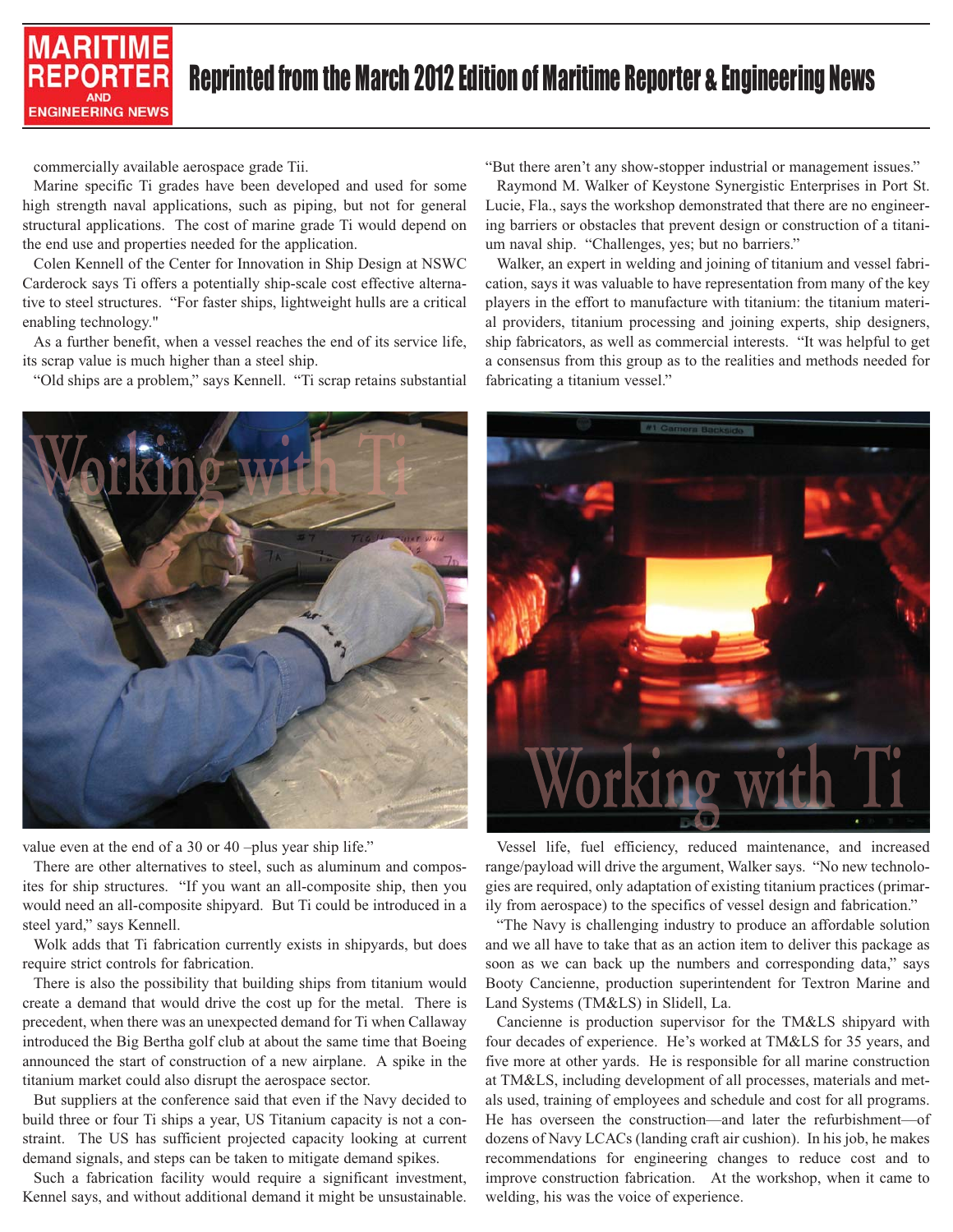

Most recently, he has been involved in the TM&LS proposal for the T-Craft innovative naval prototype being investigated by ONR. TMLS has fabricated a T-Craft side-hull section of aluminum, and will build the same structure from titanium to provide comparison data.

Cancienne says a titanium hull is possible. "We in industry must make the fear of high cost go away. We have to develop some processes to reduce cost and turn everyone's attention to the customers' needs and how to meet commercial and Navy requirements."

#### **The business case**

While a number advances have been made in processing, design, and fabrication, the hurdles that the Navy faces regarding the use of titanium are the same hurdles that we faced 10 to 20 years ago. "It all boils down to material and fabrication costs. Until the program offices can overlook the acquisition costs associated with using titanium components and see that the long term benefits outweigh the acquisition costs,



there will still be hurdles to using titanium," says Kim Tran, a materials engineer at NSWC Carderock where she is the non-ferrous welding lead.

Tran says an all titanium ship is not realistic until industry can reduce the cost of material to a more affordable price. "In the past, \$4 /lb was the target price for the DARPA low cost titanium initiatives," she says. "With regard to titanium applications, if industry can reduce the current material prices, there may be more opportunities for titanium components on Navy ships. Reduced fabrication costs are also important. Traditional processes for fabricating titanium components are expensive because of the cleanliness requirements for the handling of titanium and complete shielding requirements for arc welding. Technological advances to reduce fabrication costs yet still enable the fabrication (casting, welding, forging) of quality products that meet design and material properties requirements will also enable more opportunities for titanium applications on Navy ships."

To reduce fabrication costs, Tran says more research is needed to reduce the current arc welding shielding requirements. "Complete inert shielding during arc welding is the biggest cost driver associated with welding titanium. In the past, NSWCCD has investigated flux cored arc welding wire and using a flux paste to eliminate the requirement for backside shielding. These were limited studies that should be revisited. Higher productivity welding techniques such as gas metal arc welding (GMAW) and hot wire gas tungsten arc welding (GTAW) should also be researched. GTAW is the primary welding process for welding titanium because it is much cleaner; however it is also a low deposition process requiring more weld passes to complete a joint than GMAW. Using GTAW results in increased fabrication time and cost."

Walker agrees that more study is need to make the business case for a titanium ship, "A credible business case study would be a significant accomplishment to solidify the benefits of titanium vessel fabrication and drive titanium into consideration for new vessel designs."

As an example, Walker points to the aerospace industry, which he says understands lifecycle ownership cost and has justified gas turbine



engine investments to achieve thrust and fuel efficiency improvements. "Increased thrust relates to increased payload or passenger capacity. Fuel efficiency benefits rapidly multiply into very large life-cycle cost savings for both military and commercial aircraft. A similar case exists for a titanium vessel in terms of maintenance, corrosion management, reduced painting and coating requirements, lower vessel weight, fewer shipyard visits, longer service life, and so on."

Existing shipyards view titanium as a specialized process that is a cost burden over the state of fabrication for steel, Walker says. "A business case could also be supported by the fact that titanium vessel fabrication should be performed in an aggressively lean environment of a 'small shipyard of the future,' where material handling, welding practices and environments, material flow, and modular construction methods are optimized to titanium to drive down costs and are biased to light metal fabrication (aluminum and titanium). "

Cancienne says the Navy will save a tremendous amount of money with titanium ships just in upkeep of the hulls alone. It's an issue of cost versus longevity.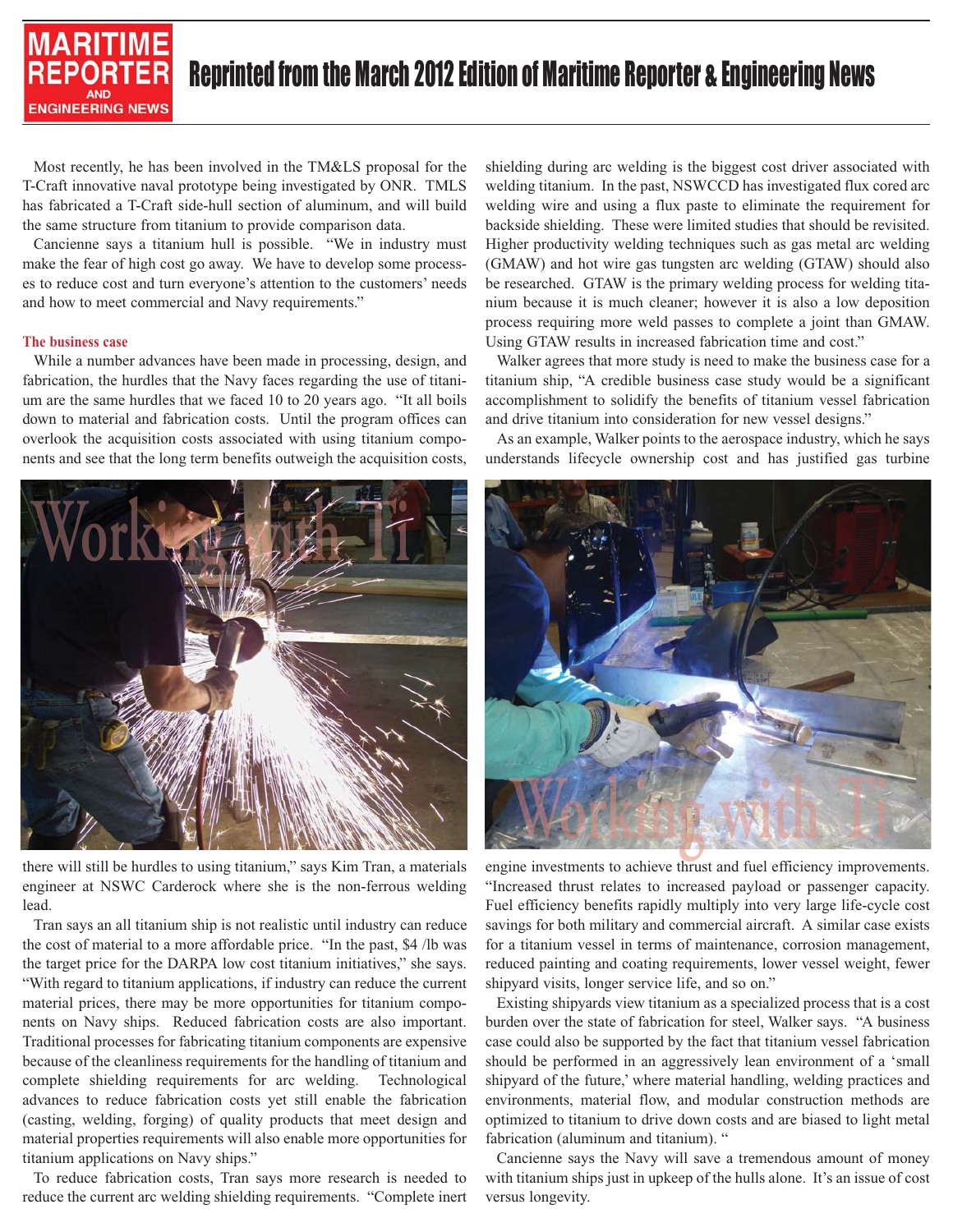



"This is the bottom line," he says. "If a hull lasts 50% longer, say 60 years instead of 40, you get the same service life as three conventional hulls for price of two titanium ships. Upgrades in electronics, machinery and propulsion are a lot cheaper than building a new ship."

"Titanium is a common metal, it is easily formable, very weldable, has excellent strength, and is corrosion resistant," Walker says. "A titanium vessel is absolutely possible. There are plenty of pockets of titanium design and fabrication expertise in industry that are producing titanium structures every day. Very little of this expertise resides in traditional shipyards."

BoldMar, Inc. plans to build mega-yachts and commercial vessels at NASA once fabricated shuttle fuel tanks, and the Aries capsule is being built today using state-of-the-art welding techniques. The Michoud facility is also home to the National Center for Advanced Manufacturing, which is leading the way in new materials and welding methods, including friction-stir welding. Friction-stir welding welds mated metal pieces without melting them, causes less damage to the materials, and can be automated with precision results.

BoldMar has embraced friction-stir welding and is able to use one of NCAM's three \$20 million friction stir welding machines. "This process will reduce fabrication time by 40% and eliminate a majority of the harmful flash and fumes associated with fusion welding for a cleaner work environment," Bolderson says.

More importantly, friction stir welding could be very advantageous over fusion welding processes for joining thin titanium plates and structural forms from both weld quality and distortion control point of view.

Bold-Mar production of vessels is primarily of aluminum, but has its sights on building vessels from titanium, including offshore patrol and service vessels.

Moving forward with titanium may be what America's shipbuilding industry needs, Bolderson says. "America today is an uncompetitive, third-rate shipbuilding nation, unlike what we were 70 years ago. Building in titanium will leap-frog us ahead of other nations in utilization of Ti as a superior material for shipbuilding; and using automated



production technologies will help re-establish America as a competitive and premier shipbuilding nation."

At UNO, Dr. Dong and Larry DeCan are leading an ONR-funded program on "Manufacturability and Structural Performance of a Titanium Mid-Ship Section." This program will advance the science and design/fabrication technologies by constructing a full scale titanium mid-ship hull section. Dong and his team are investigating structural performance assessment techniques and advanced metal fabrication technologies.

"To my best knowledge, this summit is perhaps the first of its kind," says Dong. "The workshop provided a terrific forum for experts of all related disciplines to exchange experiences and ideas on how to make titanium a viable and cost-effective material for ship structure applications. I think we came out of the meeting with a much more optimistic feeling that titanium ship structures will become a reality, sooner than we expected before the meeting. At this Summit, we got to know who is who in all relevant technological areas and major research and development initiatives in industry and academia. More specifically, as the Principal Investigator of the ONR titanium mid-ship program, I'm very much encouraged that our approach and major findings reported at the meeting were validated by leading experts from various technical fields. Furthermore, insights provided by experts on various unresolved technical issues will help us at UNO to devise research plans to attack some of the areas immediately."

Dong agrees there are challenges, including the lack of experience in building large-scale Ti structures and the lack of high-productivity Ti welding processes. He says Ti is also prone to buckling and distortion. But the biggest obstacle is cost. "The key is reasonably priced titanium for ship hull applications. Aerospace grade Ti is not what we need," he says.

The ONR mid-ship section project will focus on advanced fabrication and joining processes, such as high productivity MIG and friction stir welding processes; math-based design-for-fabrication methodologies; creating a database for supporting welding process development and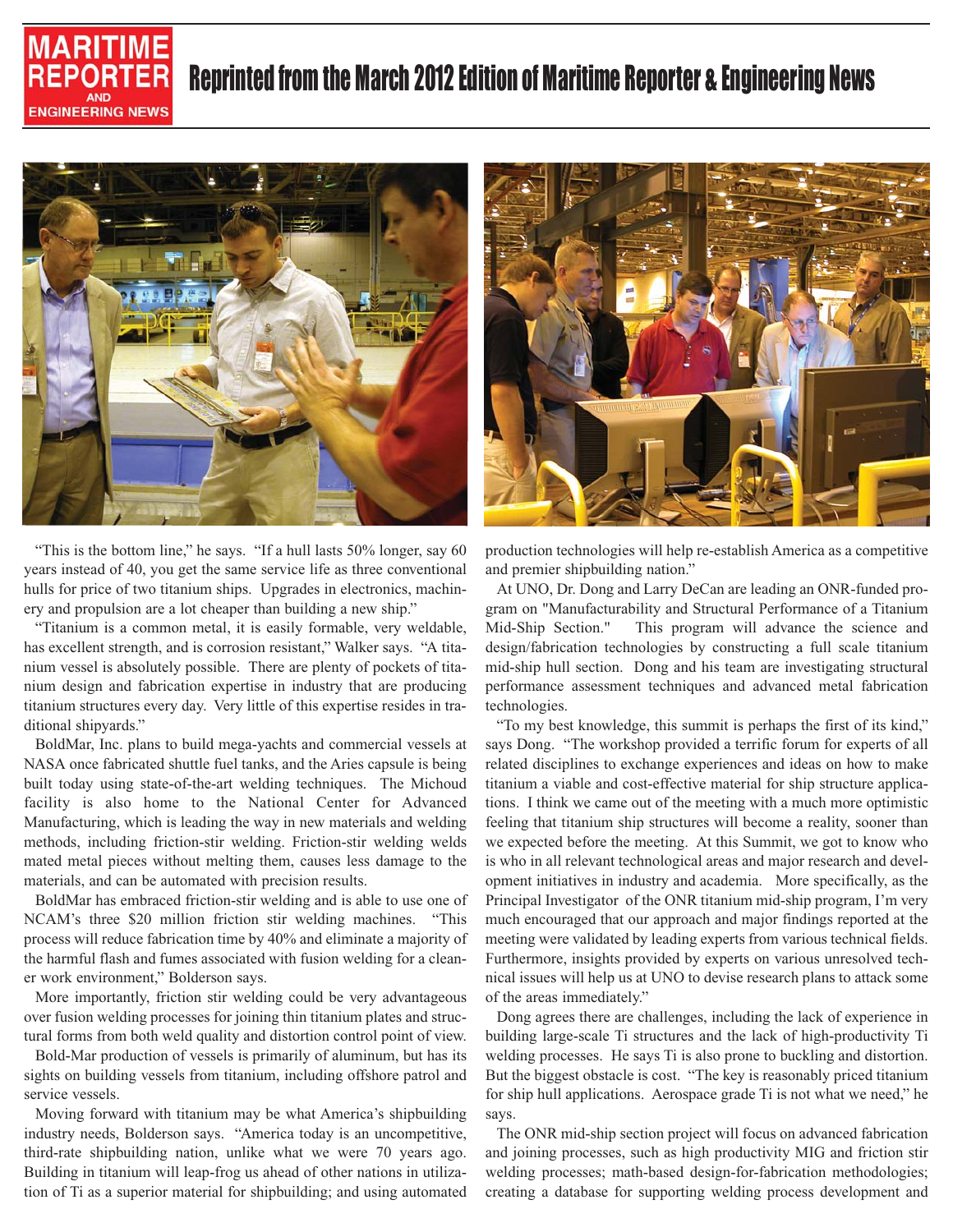### **MARITIME** RFPORT **ENGINEERING NEWS**

## Reprinted from the March 2012 Edition of Maritime Reporter & Engineering News

structural performance evaluations; development of fit-for-purposebased definitions of "ship hull" grade titanium or alloys and weld quality acceptance criteria through a test article construction. In addition to UNO, the team includes TM&LS, Keystone Synergistic Enterprises, and MiNO Marine.

"We are using some of the most advanced modeling tools to save time and material costs in researching enabling technologies for building titanium ship structures," Dong says.

Chris McKesson, a naval engineer with over 20 years of high-speed craft design experiences (currently working on his Ph.D. thesis at UNO) says the ONR-sponsored research at UNO is developing mathematical models for practical problems like welding. "Dr. Pingsha Dong's math-based approach gives designers insights that had not been explicitly available previously; and provides it early enough and clearly enough to be taken into account early in the design process. It's not surprising that we are driven to this type of modeling when using an exotic material like titanium, but I look forward to these same design techniques becoming ubiquitous, even in steel and aluminum shipbuilding."

Attendees noted that developing specifications for marine grade titanium was starting with a "blank sheet of paper."

Ron Williams of Allegheny Technologies Incorporated (ATI), a company that supplies mission-critical metallics, says ATI's relatively new ATI 425® Alloy is cold-rollable, a less costly method of making large flat plates that can be used in ship construction.

"Everybody talks about total ownership costs, but the thing that always gets in the way is initial acquisition cost," Williams says. From a capacity standpoint, Williams says his company is ready to take orders. "We don't see capacity as an issue today."

"We've got to get Ti down to a more affordable basis," Williams says. "We need standards, specifications and inspection techniques to be quick to market and keep costs in line."

#### **Mys-ti-que**

According to Bolderson, there is a mystique surrounding titanium

vessels and this scares potential buyers. "The established shipyards are the biggest skeptics and this hurts potential development. I can only speak from my own experience in trying to bring a Ti project to reality. The shipbuilding industry is conservative and is reluctant to try new designs or materials," he says.

Bolderson says the Navy has a preference for "parent" designs. "In most cases, a foreign vessel design is chosen because it represents newer design features than anything available in the USA. In 2007, BoldMar approached Textron Land & Marine Systems to consider a Ti joint venture bid on the new USCG cutter that was eventually awarded to Bollinger Shipyards. BoldMar and Textron both realized prior to the RFP submission that the "parent vessel" issue would negate a Ti vessel being considered.

The economics of inflation also is a factor. Moore's calculations suggest that the benefit in TOC is reduced, but by no means eliminated, by the effects of inflation. "You pay up front," Textron's Moore says. "The value of the money you spend today will not be worth the same as the money you save later."

According to Wolk, the workshop provided an opportunity to get key people within the Navy and titanium communities to discuss the potential for constructing a demonstration titanium T-craft mid-hull section. "It allowed us to take a look at the current state of the technology and assess limitations hindering the advancement and use of Ti for ship structures. There are still challenges in using Ti for ship structures, primarily in the area of cost and large scale ship yard implementation. Reducing the acquisition cost and total ownership cost is critical for future use of Ti on naval craft."

Wolk thinks there is much to investigate. "We need to conduct more research in the areas of joining, such as the use of flux for contamination reduction; advancement of friction stir welding for Ti applications; certification of new technologies; large scale quality control within a shipyard to prevent contamination, mishandling, etc.; and taking advantage of Ti properties to reduce the amount of welding/joining necessary for different structures."

**Far Left: Edward Lundquist, U.S. Navy (Retired) and Jason Story, U.S. Coast Guard, examine a weld sample as John Alt, UNO-NCAM, explains the weld technique.**

**At the Universal Weld System #1 (UWS1), visitors watch video samples of the weld system in action.**

**UNO-NCAM hosted a tour of NCAM for attendees of the Titanium Ship Structure Summit held in New Orleans Nov. 7-9. On the UWS1, L to R: Greg Dobson, Bruce Brailsford, UNO-NCAM; Edward Lundquist, U.S. Navy (Retired) & Contributing Editor of MarineLink.com; Captain Charles Gunzel, U.S. Navy; Lawrence DeCan, UNO; Nicholas Weinhold, U.S. Navy Carderock Division; Erasto Fernandez, UNO; John Pyle, Jeff Bernath, RTI International Metals; Jason Story, U.S. Coast Guard.**

"While we are making progress, there is still a great deal of advance-